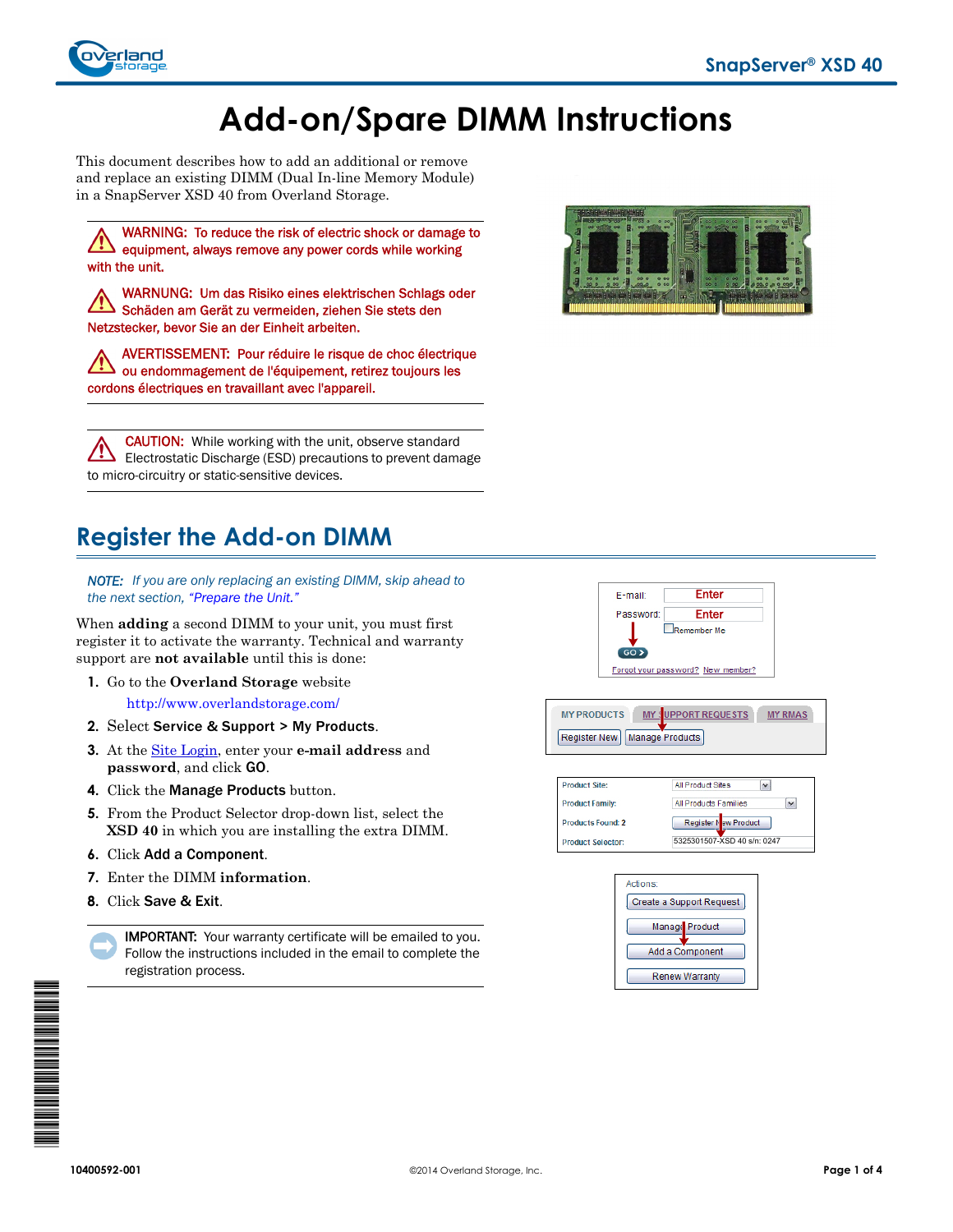# <span id="page-1-0"></span>**Prepare the Unit**

#### **Power Off and Disconnect**

- **1.** Briefly press the **Power button** on the front.
- **2.** When all front LEDs are off, disconnect the **power cord**.
- **3.** Disconnect all the **cables** from the unit.



## **Remove the Right-side Panel**

DIMMs are accessed through the right-side panel, when facing the unit front.

- **1.** On the back of the unit, remove and retain the thumb screw securing the side panel.
- **2.** Slide the side panel towards the back of the unit until the anchors release and the panel is free to remove sideways.
- **3.** Set the panel on a secure surface.



## **Remove the DIMM**

This process applies only to replacing existing DIMMs. To simply install an additional DIMM, proceed to ["Install DIMM."](#page-2-0)

- <span id="page-1-1"></span>**1.** Press the latches on each end of the **DIMM.**
- <span id="page-1-2"></span>**2.** Unseat the DIMM by pulling it straight out.
- **3.** If desired, repeat [Steps 1–](#page-1-1)[2](#page-1-2) to replace the second DIMM.

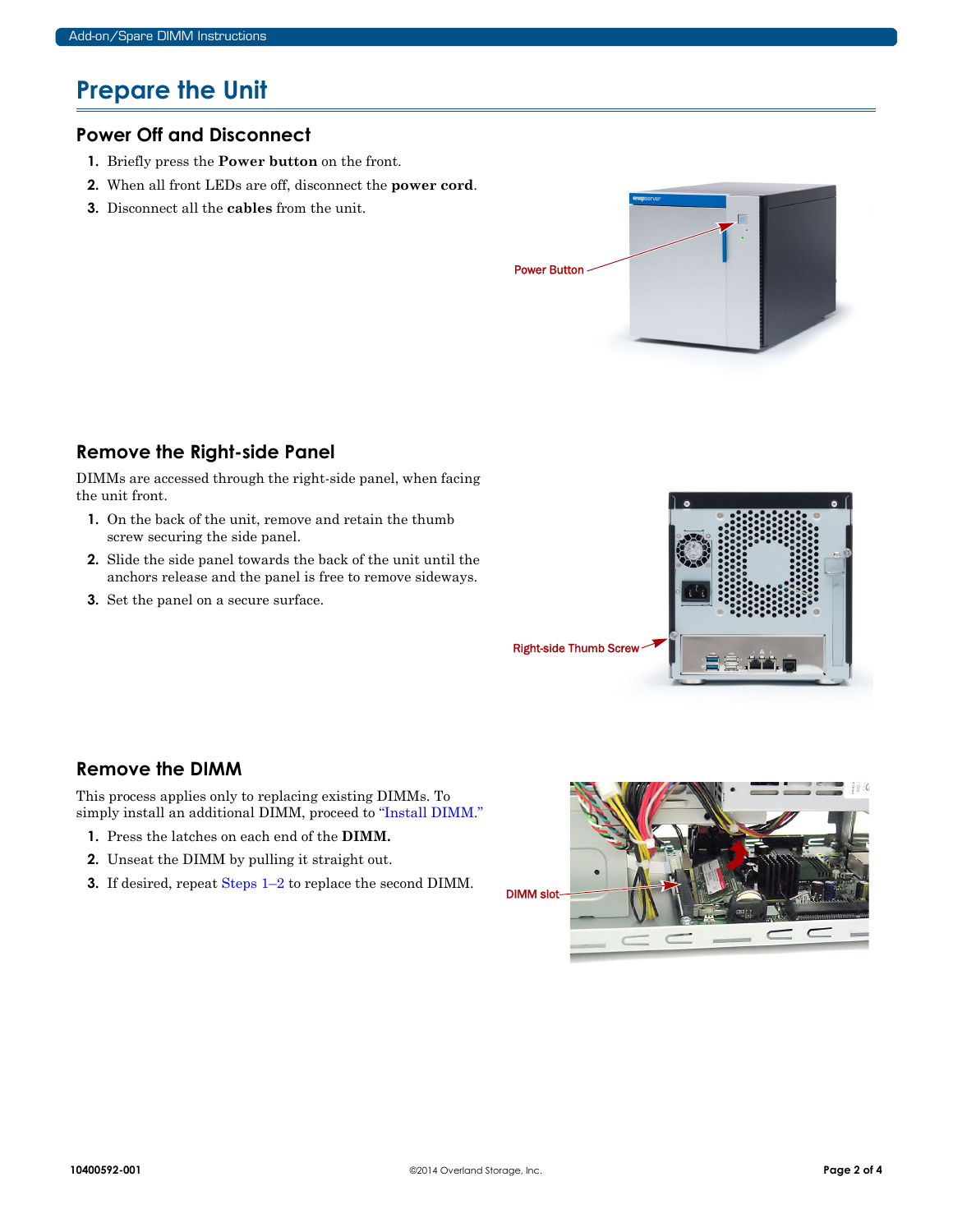# <span id="page-2-0"></span>**Install DIMM**

#### **Install DIMMs**

*NOTE: If only one DIMM is installed, it must be installed in the lower DIMM slot.*

- <span id="page-2-1"></span>**1.** In the lowest available empty DIMM slot, align the **DIMM** in the slot, lining up the DIMM notch with the guide in the slot.
- <span id="page-2-2"></span>**2.** Firmly press the **DIMM** down until the latches lock it in place.
- **3.** To install a second **DIMM**, repeat [Steps 1–](#page-2-1)[2](#page-2-2) using the remaining DIMM slot.



# **Reassemble the Unit**

#### **Reinstall the Side Panels**

*NOTE: The panels are interchangeable; if you are having issues, reverse the orientation of the panel. When correctly installed, the side panels will slightly overlap the back of the unit.*

- **1.** On the new chassis, position the side panel with no more than **one-half inch** (1.25 cm) extending out over the rear of the unit.
- **2.** Align the tabs on the panel with the slots on the side of the unit.
- **3.** Push the panel sideways to be flush with the side of the unit, then slide the panel towards the front of the unit. Ensure that the tabs are seated securely in the slots.
- **4.** Reinstall the thumb screw on the back of the unit to secure the panel.

IMPORTANT: If this is a new appliance install, continue with the *SnapServer XSD 40 Quick Start Guide* instructions.

## **Reattach Cables and Power Cord**

- **1.** Reattach all **cables** to the same connections as before.
- **2.** Attach the **power cord**.
- **3.** At the front, press the **power button** to power it ON.